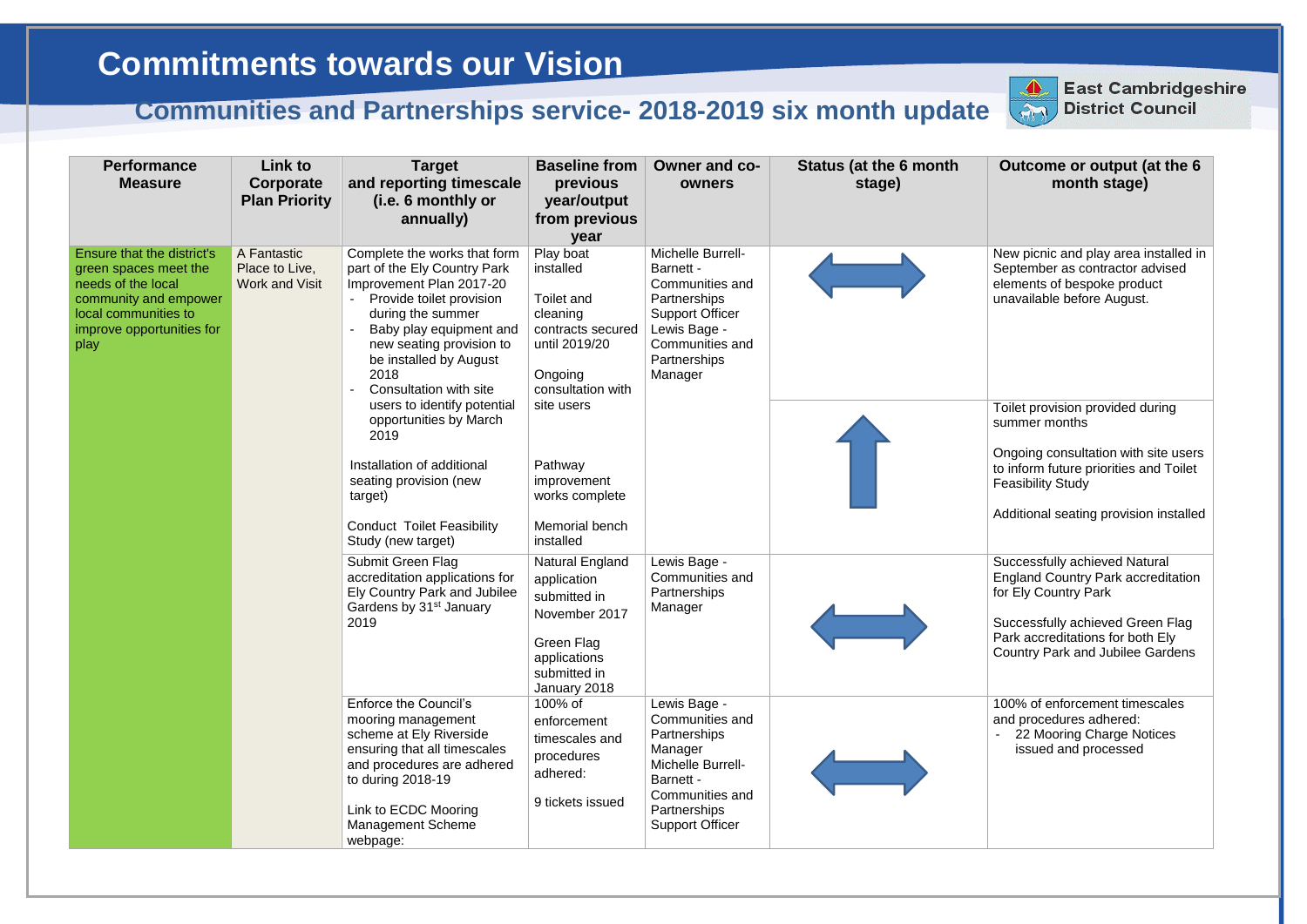| https://www.eastcambs.gov.u<br>k/content/council-owned-<br>moorings                                                                                                               |                                                                                                       | <b>Ely Riverside</b><br>Officer                                                                                                                           |                                        |
|-----------------------------------------------------------------------------------------------------------------------------------------------------------------------------------|-------------------------------------------------------------------------------------------------------|-----------------------------------------------------------------------------------------------------------------------------------------------------------|----------------------------------------|
| part of the Ely Riverside<br>Improvement Plan 2017-19<br>- Removal of existing<br>fendering and installation<br>of new fendering by 31 <sup>st</sup><br>March 2019                | New signage<br>installed<br>December 2017.                                                            | Michelle Burrell-<br>Barnett -<br>Communities and<br>Partnerships<br><b>Support Officer</b><br>Lewis Bage -<br>Communities and<br>Partnerships            |                                        |
| Develop a district-wide<br><b>Tourism Strategy</b>                                                                                                                                | N/A                                                                                                   | Lewis Bage -<br>Communities and<br>Partnerships<br>Manager                                                                                                |                                        |
| Deliver the Vulnerable<br><b>Communities Action Plan</b>                                                                                                                          | Draft circulated in<br>December 2018<br>and draft strategy<br>taken to<br>committee in<br>March 2018. | Lewis Bage -<br>Communities and<br>Partnerships<br>Manager<br>Michelle Burrell-<br>Barnett -<br>Communities and<br>Partnerships<br><b>Support Officer</b> |                                        |
| All Assets of Community<br>Value nominations are<br>the statutory obligations<br>2018-19                                                                                          | 3 valid<br>nominations<br>determined.                                                                 | Michelle Burrell-<br>Barnett -<br>Communities and<br>Partnerships<br><b>Support Officer</b><br>Lewis Bage -<br>Communities and<br>Partnerships            |                                        |
| Manage Service Level<br>Agreements between the<br>Council and voluntary<br>organisations to provide help<br>during 2017-18.                                                       | SLAs in place<br>Service<br>monitoring and<br>support ongoing.                                        | Lewis Bage -<br>Communities and<br>Partnerships<br>Manager                                                                                                |                                        |
| Management of Section 106,<br><b>Community Fund and</b><br><b>Community Facilities Grant</b><br>schemes and review the<br>criteria and processes of<br>these funds to ensure that | N/A                                                                                                   | Michelle Burrell-<br>Barnett -<br>Communities and<br>Partnerships<br><b>Support Officer</b>                                                               |                                        |
|                                                                                                                                                                                   |                                                                                                       | Complete the works that form<br>processed in accordance with<br>under the Localism Act during<br>and support residents in need                            | David Heighway -<br>Manager<br>Manager |

| Contractor appointed and project to<br>be completed by end of March<br>2019.                                              |
|---------------------------------------------------------------------------------------------------------------------------|
| Primary and secondary research<br>complete. Strategy to be presented<br>to Community Services Committee<br>in early 2019. |
| Council-wide Action Plan to be<br>delivered by end March 2020.                                                            |
| 4 nominations received, 100% of<br>timescales met                                                                         |
| SLAs in place                                                                                                             |
| Service monitoring and support<br>ongoing.                                                                                |
| 8 Community Funds awarded.                                                                                                |
| 3 Section 106 grants awarded.                                                                                             |
| 4 Facilities Improvement Grants<br>awarded.                                                                               |
| Grants Review to be completed by<br>end of January 2019                                                                   |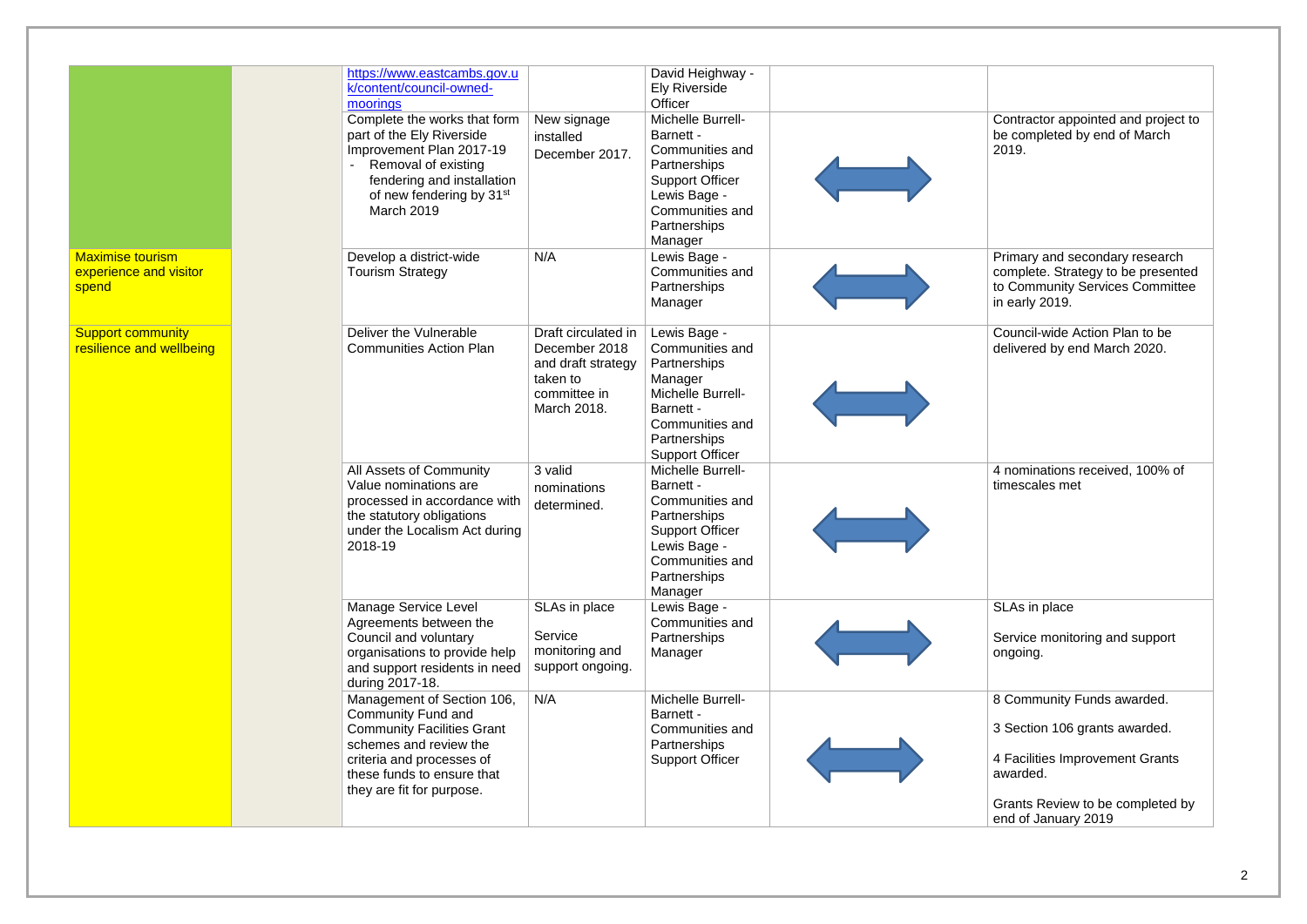| <b>Ensure that the Council</b><br>engages effectively with<br><b>Parish Council's and</b><br>communities |                                                                     | Deliver two East Cambs<br><b>Parish Council Conferences</b><br>to provide a forum for better<br>communication across the<br>district by March 2019                        | 1 x Parish<br>Conference took<br>place on 9 <sup>th</sup><br>October 2017<br>(Devolution<br>theme).<br>Conference<br>planned end of<br>March 2018.                            | Michelle Burrell-<br>Barnett -<br><b>Communities and</b><br>Partnerships<br><b>Support Officer</b>                                                                |  |
|----------------------------------------------------------------------------------------------------------|---------------------------------------------------------------------|---------------------------------------------------------------------------------------------------------------------------------------------------------------------------|-------------------------------------------------------------------------------------------------------------------------------------------------------------------------------|-------------------------------------------------------------------------------------------------------------------------------------------------------------------|--|
|                                                                                                          |                                                                     | <b>Produce Council's Draft</b><br><b>Consultation Policy by March</b><br>2019                                                                                             | Engagement<br>$complete -$<br>templates<br>completed by<br>Service Leads.<br>Consultation<br>processes and<br>methods<br>identified for input<br>into Consultation<br>Policy. | Lewis Bage -<br>Communities and<br>Partnerships<br>Manager<br>Michelle Burrell-<br>Barnett -<br>Communities and<br>Partnerships<br><b>Support Officer</b>         |  |
|                                                                                                          |                                                                     | <b>Draft Community</b><br><b>Engagement Strategy to</b><br><b>Community Services</b><br><b>Committee by December</b><br>2018                                              | Circulated to<br>Service Leads in<br>January 2018.                                                                                                                            | Lewis Bage -<br><b>Communities and</b><br>Partnerships<br>Manager<br>Michelle Burrell-<br>Barnett -<br><b>Communities and</b><br>Partnerships<br>Support Officer. |  |
| <b>Ensure that staff have all</b><br>the necessary skills to<br>maximise their input<br>service delivery | Delivering a<br>Financially<br>Sound and Well<br>Managed<br>Council | Support the continued<br>professional development of<br>the team to ensure that they<br>are meeting with personal<br>and professional career<br>development opportunities | Opportunities<br>continually<br>reviewed. Internal<br>training provided.                                                                                                      | Lewis Bage -<br>Communities and<br>Partnerships<br>Manager                                                                                                        |  |
|                                                                                                          |                                                                     | <b>Update Service Delivery</b><br>Champion with the progress<br>of the service, how the<br>service is being operated and<br>the direction it is going in                  | Quarterly<br>meetings held                                                                                                                                                    | Lewis Bage -<br>Communities and<br>Partnerships<br>Manager                                                                                                        |  |
|                                                                                                          |                                                                     | To regularly review higher<br>level corporate risks,<br>including:<br><b>Assets of Community</b><br>Value applications not<br>managed in<br>accordance with               | 100% compliance<br>with obligations                                                                                                                                           | Lewis Bage -<br>Communities and<br>Partnerships<br>Manager                                                                                                        |  |

| Date of next Parish Conference<br>January 2019.                                                                                                                     |  |
|---------------------------------------------------------------------------------------------------------------------------------------------------------------------|--|
| <b>Incorporated into Draft Community</b><br><b>Engagement Strategy</b>                                                                                              |  |
| <b>Draft Community Engagement</b><br><b>Strategy presented to Community</b><br>Services Committee in September<br>2018. Item deferred to January 2019<br>Committee. |  |
| Opportunities continually reviewed.<br>Internal training provided.                                                                                                  |  |
| Quarterly meetings held with<br>Service Delivery Champion and<br>Chairman                                                                                           |  |
| 100% compliance with obligations                                                                                                                                    |  |